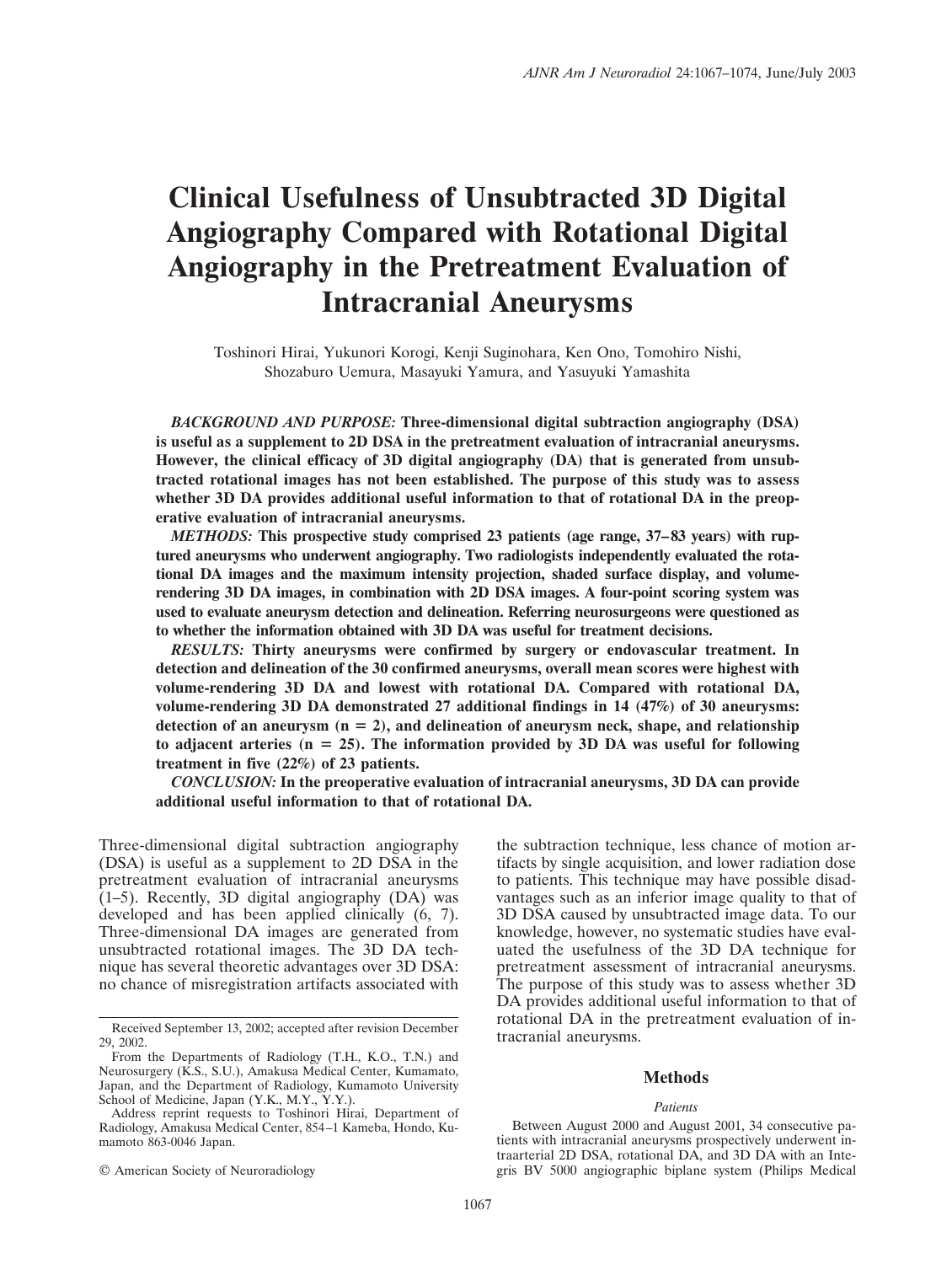Systems, Best, the Netherlands). Inclusion criteria for enrollment in this study were patients who underwent surgery or endovascular treatment after the angiographic evaluation. Seven patients did not undergo surgery or endovascular treatment because of small unruptured aneurysms  $(n = 3)$ , difficulty in aneurysm treatment ( $n = 2$ ), fusiform aneurysms ( $n = 1$ ), or older age  $(n = 1)$ . Four patients who had undergone endovascular coil embolization or surgical clipping before the angiographic evaluation were not included in this study. Therefore, the study population comprised 23 patients (17 women, six men; age range, 37–83 years; mean age, 64.1 years). Written informed consent was obtained from patients or their relatives. All the patients enrolled had a subarachnoid hemorrhage. The angiographic examination was performed the day the subarachnoid hemorrhage occurred (day 0) in 10 patients, within 1–3 days in nine patients, and at 4–10 days in four patients.

#### *The 2D DSA Acquisition*

Intraarterial DSA was performed with a  $1024 \times 1024$  matrix. All catheterizations were performed by means of a transfemoral approach with the Seldinger technique. The angiographic procedure was accomplished with a standard diagnostic catheter. Selective three- or four-vessel angiography was performed in the anteroposterior and lateral projections. Since the 3D angiograms allow observation and analysis of an aneurysm from multiple views, we used limited two or three projections of 2D DSA when 3D DA with unsubtracted rotational images would be performed for a selected vessel that had an aneurysm or a suspected aneurysm. In patients with an anterior communicating aneurysm, DSA with manual compression of the contralateral carotid artery was performed to obtain more detailed information about the relationship between the aneurysm and the parent artery. Six images were selected for each projection and printed on hard-copy films.

#### *The 3D DA Acquisition and Display*

After 2D DSA studies were performed, rotational DA was performed with a field of view of  $17 \times 17$  cm, by using the frontal plane of a biplanar C-arm. The counterbalanced, ceiling-suspended C-arm rotates in a continuous  $180^{\circ}$  (-90° to  $+90^\circ$ ) arc with the path of the x-ray tube. The isocenter for the rotational field was the area of interest in the patient's head. One hundred twenty digital angiograms with a  $512 \times 512$ matrix were obtained with the  $180^{\circ}$  C-arm sweep, which rotates at a speed of 30°/s. The total 180° rotation was accomplished in 8 seconds. Mask images were not obtained.

A total of 24–32 mL of iopamidol (Iopamiron 300; Schering, Osaka, Japan) was injected into the internal carotid or vertebral artery at a flow rate of 3.0–4.0 mL/s by using a power injector (Auto Enhance A-50; Nemoto Kyorindo, Tokyo, Japan). The injection started 2.0 seconds before the acquisition of the first opacified image to provide entire filling of the selected arteries during rotational DA.

The unsubtracted rotational DA images were transferred to a workstation (3D-RA; Philips Medical Systems) for generating 3D DA images. A  $128 \times 128 \times 128$  3D angiogram that shows all the vessels included in the field of view is automatically displayed within 5 minutes after transfering all images to the 3D workstation. The  $256 \times 256 \times 256$  angiograms were generated after regions of interest were selected. Then, the aneurysm and parent artery were also reconstructed with a multiplanar reconstruction technique. We measured the diameter of each cerebral aneurysm with multiplanar reconstructions on the workstation. The maximum diameter of each aneurysm was classified as large ( $> 12$  mm), medium (5–12 mm), small (3–4 mm), or very small  $(< 3$  mm).

Display of the 3D DA images comprised three methods: maximum intensity projection (MIP), shaded surface display (SSD), and volume rendering. The reviewer determined the threshold of the vessels in each case by interactively observing the angiograms on the workstation. When demonstration of the small vessels or perforators in the region of interest was required, the threshold could be changed according to their visibility.

#### *Assessment of Angiograms*

Direct visualization of the aneurysm at surgery was used as the reference standard. Confirmation by means of endovascular treatment was also used as a reference standard for aneurysm detection. However, the aneurysms that underwent endovascular treatment were not used as the reference standard for aneurysm delineation because direct confirmation was not obtained.

With regard to the aneurysm detection and delineation, two radiologists (T.H., K.O.) independently reviewed four different display forms: rotational DA images and MIP, SSD, and volume-rendering 3D DA images. Additional information of 3D DA to that of rotational DA was also assessed for each aneurysm. The rotational DA and 3D DA images were always analyzed in conjunction with the corresponding 2D DSA images. The 2D DSA images were reviewed on hard-copy films, the rotational DA images were reviewed on a display monitor, and the 3D DA images were reviewed on a workstation. The final agreement was obtained by consensus. The following four-point scoring system was used to evaluate aneurysm detection (defined as the presence or absence of aneurysms) and delineation (defined as ease of visualization of aneurysm neck, shape, and location):  $+2$ , sufficient visualization;  $+1$ , ambiguous visualization; 0, poor visualization;  $-1$ , misinterpretation. Shape indicated the aneurysm contour, which included the number of lobes of the aneurysm. Neck meant the size of the aneurysm neck: narrow (smaller than the aneurysm diameter), medium (equal to the aneurysm diameter), or wide (larger than the aneurysm diameter). Location referred to the relationship between the aneurysm and adjacent arteries. The adjacent arteries included the anterior, middle, and posterior cerebral arteries; anterior and posterior communicating arteries; anterior choroidal artery; and basilar artery and its branches.

Neurosurgeons (S.U., K.S.) who performed or assisted at treatment were questioned as to whether the information provided by 3D DA was useful for treatment decisions. The contribution of 3D DA to treatment for each aneurysm was graded as follows: grade 2, provided further information that was helpful for surgical or endovascular treatment; grade 1, provided further information, but not helpful for surgery or endovascular treatment; or grade 0, provided no further information. When the neurosurgeons' answers were scored as grade 2, the neurosurgerons indicated how the information provided with 3D DA was helpful for following treatment.

#### *Statistical Analyses*

The  $\kappa$  statistic was used to assess interobserver reliability of each angiogram for the scoring of detection and delineation (8). The  $\kappa$  values greater than 0 were considered to indicate positive agreement; less than 0.4, positive but poor agreement; 0.41–0.75, good agreement; and greater than 0.75, excellent agreement (8). The mean values of the four-point scoring criteria among the rotational, MIP, SSD, and volume-rendering angiograms were tested with the Kruskal-Wallis test for multiple comparisons. Once a statistically significant difference was identified among the four angiogram groups, the Scheffe test was performed for comparisons of every pair of the groups. A *P* value of less than 0.05 was considered to indicate a statistically significant difference.

#### **Results**

In all patients, the angiographic procedures were successfully performed without any complications. A total of 30 aneurysms in the 23 patients were con-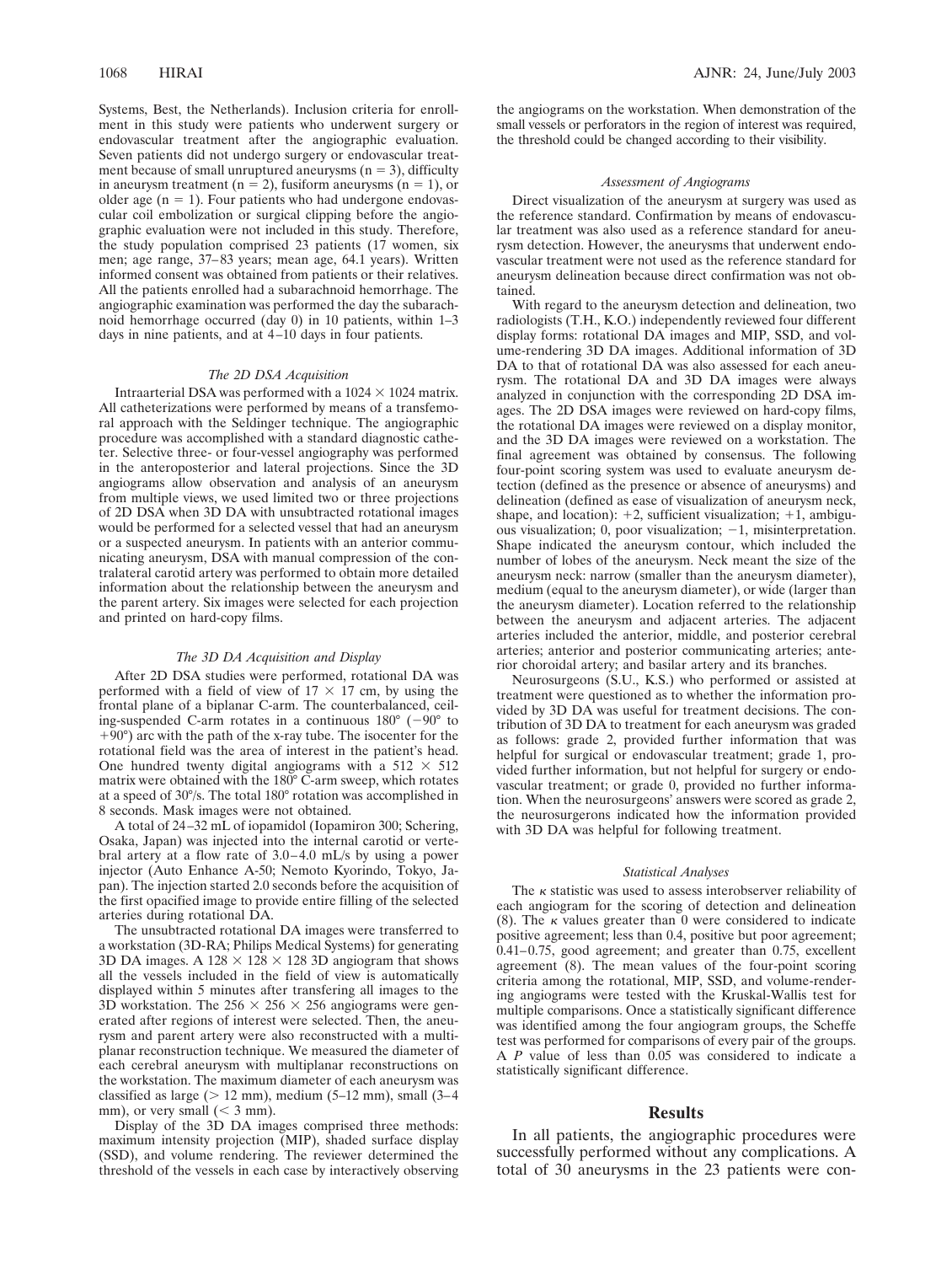| Aneurysm<br>Detection Score* | Rotational<br>DA $(n = 30)$ | MIP 3D DA<br>$(n = 30)$ | SSD 3D DA<br>$(n = 30)$ | Volume-Rendering<br>$3D DA (n = 30)$ |
|------------------------------|-----------------------------|-------------------------|-------------------------|--------------------------------------|
| $+2$                         | 24 (80)                     | 25(83)                  | 27(90)                  | 29(97)                               |
| $+1$                         | 4(13)                       | 3(10)                   | 3(10)                   | 1(3)                                 |
|                              | 2(7)                        | 2(7)                    | 0(0)                    | 0(0)                                 |
| $-1$                         | 0(0)                        | 0(0)                    | 0(0)                    | 0(0)                                 |
| Mean score $\pm$ SD          | $1.73 \pm 0.58$             | $1.77 \pm 0.57$         | $1.90 \pm 0.31$         | $1.97 \pm 0.18$                      |

**TABLE 1: Aneurysm detection at rotational DA and MIP, SSD, and volume-rendering 3D DA**

Note.—Data are number of aneurysms. Numbers in parentheses are percentages.

\* 2 indicates sufficient visualization; 1, ambiguous visualization; 0, poor visualization; 1, misinterpretation.

firmed by surgery or endovascular treatment: very small aneurysms in three, small in five, medium in 20, and large in two. The aneurysms were located at the anterior cerebral artery ( $n = 12$ ), middle cerebral artery ( $n = 12$ ), internal carotid artery ( $n = 4$ ), and basilar artery ( $n = 2$ ). Surgical treatment was performed in 28 aneurysms of 21 patients, and transcatheter arterial embolization was performed with Guglielmi electrodetachable coils in two aneurysms of two patients. Surgical treatments consisted of clipping in 25 aneuryms, wrapping in two, and coating in one.

## *Aneurysm Detection*

With regard to aneurysm detection, results of the final consensus review by two radiologists are summarized in Table 1. In the overall mean scores for each technique, rotational DA scored lower than MIP, SSD, and volume-rendering 3D DA. Volumerendering 3D DA had the highest scores and enabled sufficient detection in all aneurysms except one, which was a very small aneurysm  $(1.5 \text{ mm})$  at the A1 portion of the anterior cerebral artery, evaluated as ambiguous visualization (Fig 1). In the multiple comparisons regarding the mean values of the four-point scoring, no statistically significant difference was found among the four angiogram groups  $(P = .19)$ . The  $\kappa$  values for interrater variability between observers showed good agreement (rotational DA, 0.61; MIP, 0.65; SSD, 0.65; and volume-rendering DA, 0.72).

## *Aneurysm Delineation*

The results of delineation regarding the 28 aneurysms that were confirmed by surgery are shown in Tables 2-4. In the evaluation of aneurysm neck with DA, the overall mean scores were highest with the volume-rendering 3D images and lowest with the rotational images (Table 2). The SSD 3D images score was somewhat lower for delineation of the aneurysm neck compared with MIP and volume-rendering 3D DA scores. Four of eight aneurysms evaluated as wide neck on SSD 3D images were interpreted as a medium neck on volume-rendering 3D images (Fig 1). With regard to mean values of four-point scoring, a statistically significant difference was found in the multiple comparisons ( $P = .013$ ). The mean score for volume-rendering 3D DA was significantly higher than that for rotational DA  $(P = .048)$ . However, no statistically significant differences were noted in the other pairs. The  $\kappa$  values for interobserver variability showed good agreement (rotational DA 0.57; MIP, 0.59; SSD, 0.65; and volume-rendering DA, 0.68).

With regard to aneurysm shape, rotational DA and MIP DA scores were lower than the SSD and volumerendering 3D DA scores (Table 3). In the multiple comparisons, a statistically significant difference was found among the four angiogram groups  $(P = .001)$ . Statistically significant differences were noted between rotational DA and SSD 3D DA  $(P = .049)$ , between rotational DA and volume-rendering 3D DA  $(P = .007)$ , and between MIP and volume-rendering 3D DA  $(P = .027)$ . In the remaining pairs, no statistically significant differences were noted. The  $\kappa$  values for interrater variability between observers showed good agreement (rotational DA, 0.61; MIP, 0.65; SSD, 0.65; and volume-rendering DA, 0.68).

In the evaluation of aneurysm location, the overall mean scores were lowest with rotational DA (Table 4). With the evaluation of the MIP, SSD, and volumerendering 3D DA, the sufficient visualization was markedly increased to 21 (75%), 26 (93%), and 27 (96%), respectively. With regard to mean scores of the four-point scoring, a statistically significant difference was found among the four angiogram groups in the multiple comparisons  $(P = .001)$ . Statistically significant differences were noted between rotational DA and MIP 3D DA  $(P = .004)$ , between rotational DA and SSD 3D DA  $(P < .001)$ , and between rotational DA and volume-rendering 3D DA  $(P < .001)$ . However, no statistically significant differences were noted between MIP and SSD 3D DA  $(P = .469)$ , between MIP and volume-rendering 3D DA (*P* .33), and between SSD and volume-rendering 3D DA  $(P = .995)$ . The  $\kappa$  values for interrater variability between observers showed good agreement (rotational DA, 0.68; MIP, 0.71; SSD, 0.71; and volume-rendering DA, 0.74).

## *Additional Information Obtained with 3D DA*

Compared with rotational DA, volume-rendering 3D DA demonstrated 27 additional findings in 14 (47%) of 30 aneurysms: detection of an aneurysm  $(n = 2)$  and delineation of aneurysm neck, shape, and relationship to adjacent arteries ( $n = 25$ ) (Table 5). The information provided by 3D DA was ranked as grade 2 in five (22%) of 23 patients (Table 5). The reasons for grade 2 were as follows: valuable infor-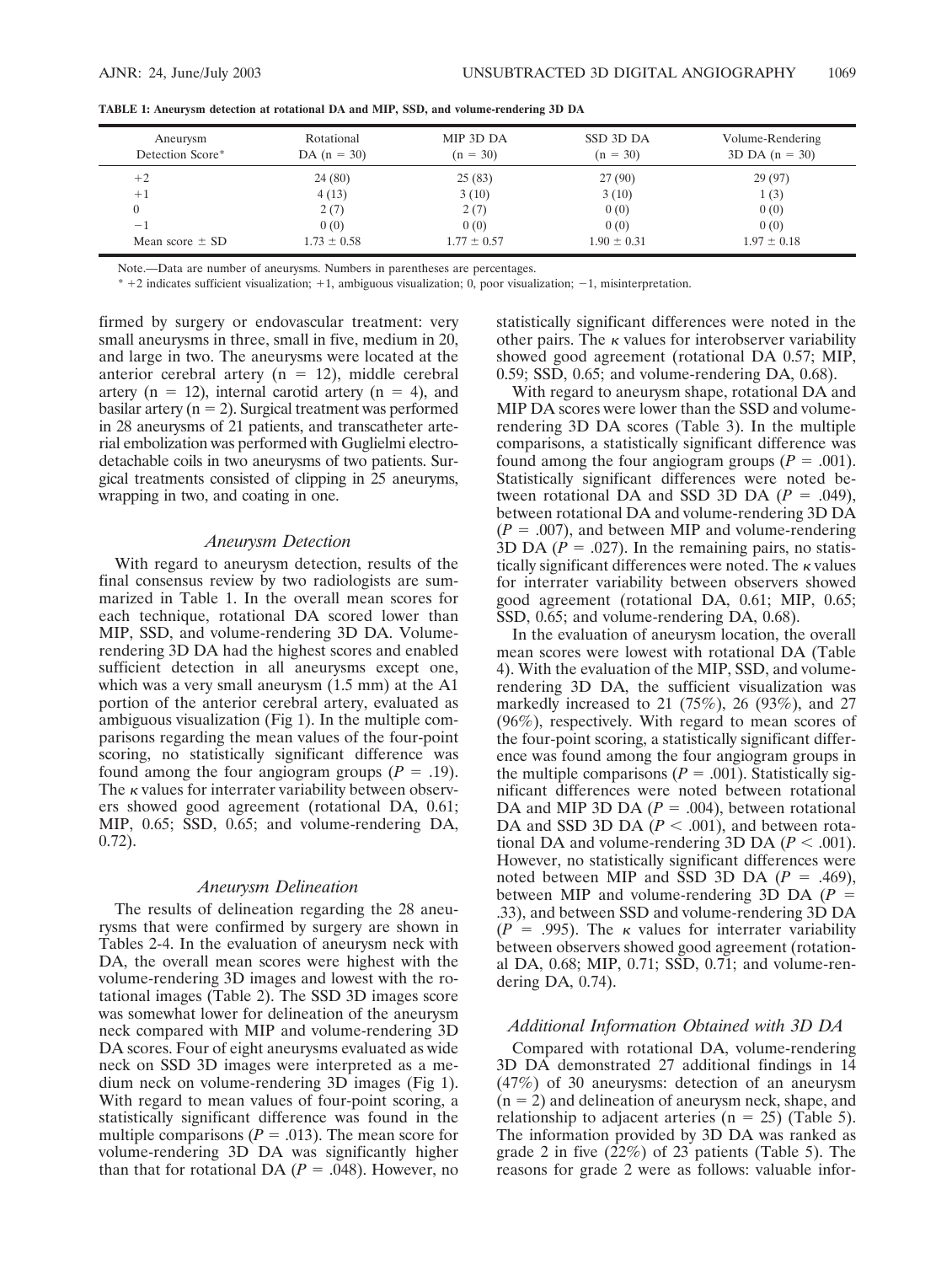





Fig 1. Multiple aneurysms (of one anterior communicating artery, two anterior cerebral arteries, one middle cerebral artery, and one posterior communicating artery) in a 73-year-old woman.

*A*, Anteroposterior and *B*, lateral 2D DSA images of the left internal carotid artery depict a 7-mm anterior communicating aneurysm (arrow in *A*) and a 9-mm posterior communicating aneurysm (arrowheads). The other aneurysms are not clearly shown on the 2D DSA images. On rotational DA images (not shown), one 1.5-mm aneurysm at the A1 segment was not detected by the two observers.

*C–E*, Three-dimensional DA images from behind reveal the five aneurysms (of one anterior communicating artery, two anterior cerebral arteries, one middle cerebral artery, and one posterior communicating artery). The MIP 3D image (*C*) does not clearly demonstrate a 1.5-mm aneurysm (arrowhead) at the A1 segment and a 2.5-mm aneurysm (small arrow) at the M1-M2 segment, which was not detected by the observers. Delineation of the shape of the anterior communicating aneurysm (large arrow) on the MIP 3D image is inferior to that on the SSD (*D*) and volume-rendering

(*E*) 3D images because of lack of depth. On the SSD 3D image, the neck size of the posterior communicating aneurysm (large arrow in *D*) is overestimated compared with that on the volume-rendering 3D image (*E*). It is not clear whether the very small aneurysm (small arrow in *D*) at the A1 segment is an aneurysm or not. The two observers ranked it as ambiguous visualization. The other three aneurysms (arrowheads) are clearly demonstrated. On the volume-rendering image, the four aneurysms (arrowheads in *E*) were classified as sufficient visualization. However, the very small aneurysm (arrow in *E*) at the A1 segment was evaluated as ambiguous visualization. All the aneurysms were proved at surgery.

mation about whether treatment can be performed  $(n = 2)$  (Fig 2); critical information about what treatment should be chosen when treatment can be performed  $(n = 3)$  (Fig 2); and helpful information about manipulations of the aneurysm and adjacent arteries during surgery or endovascular treatment  $(n = 2)$ (Fig 1).

Two very small aneurysms at the A1 segment were detected only with 3D DA (Fig 1). In one anterior communicating aneurysm and one middle cerebral aneurysm with complicated vessels, 3D DA provided valuable and helpful information about manipulations of the aneurysm and adjacent arteries during surgery. In one large aneurysm at the distal anterior cerebral artery, the relationship between the aneurysm and the adjacent arteries was clearly demonstrated with SSD and volume-rendering 3D images (Fig 2). According to this finding, neurosurgeons made a decision to operate. In one medium aneurysm involving the posterior communicating artery and in-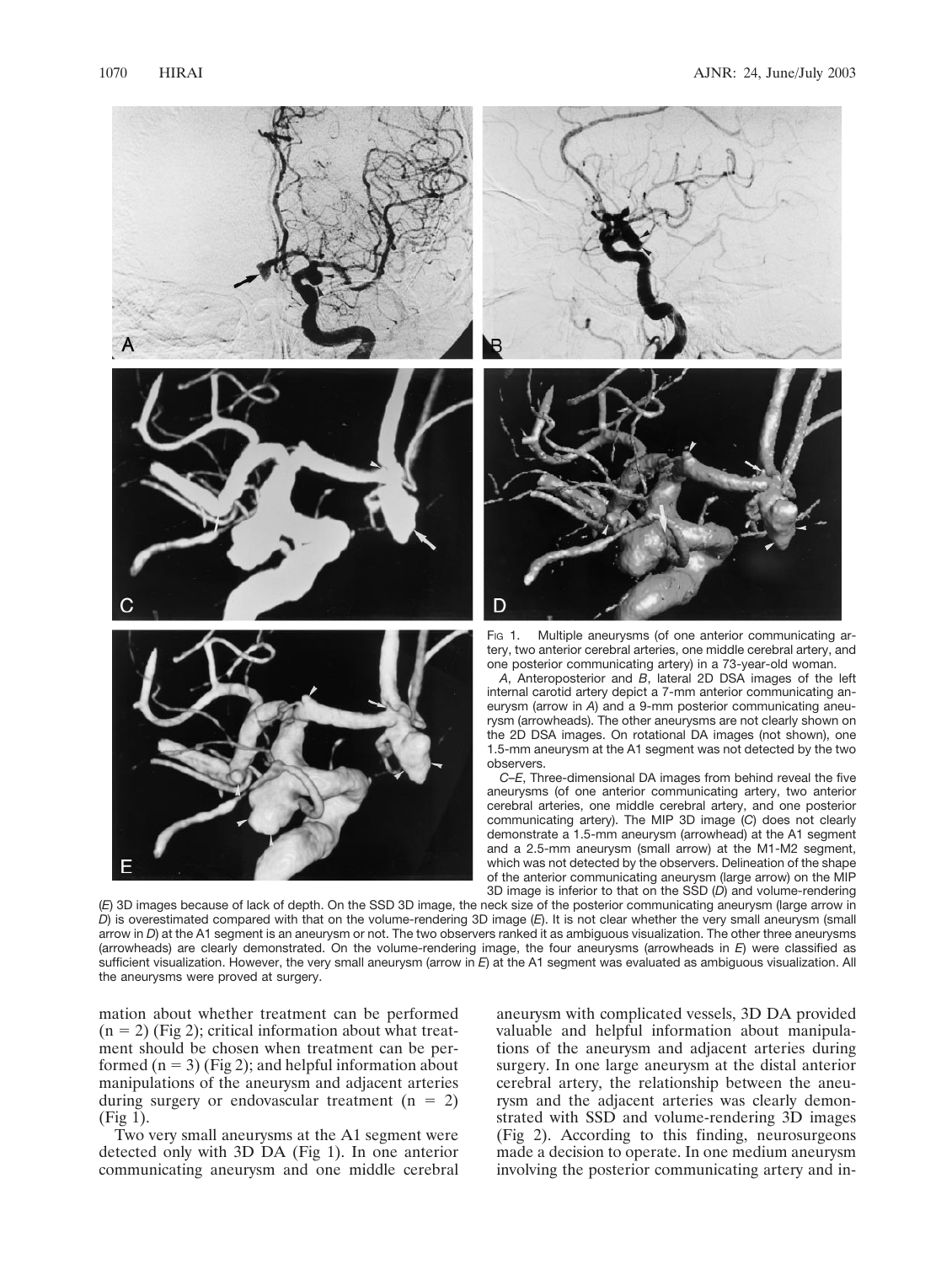|  |  | TABLE 2: Delineation of aneurysm neck at rotational DA and MIP, SSD, and volume-rendering 3D DA |
|--|--|-------------------------------------------------------------------------------------------------|
|  |  |                                                                                                 |

| Delineation of<br>Neck Score* | Rotational<br>DA $(n = 28)$ | MIP 3D DA<br>$(n = 28)$ | SSD 3D DA<br>$(n = 28)$ | Volume-Rendering<br>$3D DA (n = 28)$ |
|-------------------------------|-----------------------------|-------------------------|-------------------------|--------------------------------------|
| $+2$                          | 17(61)                      | 23(82)                  | 21(75)                  | 27(96)                               |
| $+1$                          | 7(25)                       | 3(10)                   | 4(14)                   | 1(4)                                 |
|                               | 4(14)                       | 1 (4)                   | 2(7)                    | 0(0)                                 |
| $-1$                          | 0(0)                        | 1 (4)                   | 1(4)                    | 0(0)                                 |
| Mean score $\pm$ SD           | $1.46 \pm 0.74$             | $1.71 \pm 0.71$         | $1.61 \pm 0.79$         | $1.96 \pm 0.19$                      |

Note.—Data are number of aneurysms. Numbers in parentheses are percentages.

 $* + 2$  indicates sufficient visualization;  $+1$ , ambiguous visualization; 0, poor visualization;  $-1$ , misinterpretation.

|  |  | TABLE 3: Delineation of aneurysm shape at rotational DA and MIP, SSD, and volume-rendering 3D DA |  |
|--|--|--------------------------------------------------------------------------------------------------|--|
|  |  |                                                                                                  |  |

| Delineation of<br>Shape Score* | Rotational<br>DA $(n = 28)$ | MIP 3D DA<br>$(n = 28)$ | SSD 3D DA<br>$(n = 28)$ | Volume-Rendering<br>$3D DA (n = 28)$ |
|--------------------------------|-----------------------------|-------------------------|-------------------------|--------------------------------------|
| $+2$                           | 16(57)                      | 18(64)                  | 24(86)                  | 27(96)                               |
| $+1$                           | 8(29)                       | 6(21)                   | 4(14)                   | 1(4)                                 |
|                                | 4(14)                       | 4(14)                   | 0(0)                    | 0(0)                                 |
| -1                             | 0(0)                        | 0(0)                    | 0(0)                    | 0(0)                                 |
| Mean score $\pm$ SD            | $1.43 \pm 0.74$             | $1.50 \pm 0.75$         | $1.86 \pm 0.36$         | $1.96 \pm 0.19$                      |

Note.—Data are number of aneurysms. Numbers in parentheses are percentages.

 $* + 2$  indicates sufficient visualization;  $+1$ , ambiguous visualization; 0, poor visualization;  $-1$ , misinterpretation.

| TABLE 4: Delineation of relationship between aneurysm and adjacent arteries at rotational DA and MIP, SSD, and volume-rendering 3D DA |  |  |
|---------------------------------------------------------------------------------------------------------------------------------------|--|--|
|                                                                                                                                       |  |  |

| Delineation of<br>Location Score* | Rotational<br>DA $(n = 28)$ | MIP 3D DA<br>$(n = 28)$ | SSD 3D DA<br>$(n = 28)$ | Volume-Rendering<br>$3D DA (n = 28)$ |
|-----------------------------------|-----------------------------|-------------------------|-------------------------|--------------------------------------|
| $+2$                              | 12(43)                      | 21(75)                  | 26(93)                  | 27(96)                               |
| $+1$                              | 10(36)                      | 6(21)                   | 2(7)                    | 1(4)                                 |
|                                   | 6(21)                       | 1(4)                    | 0(0)                    | 0(0)                                 |
| $-1$                              | 0(0)                        | 0(0)                    | 0(0)                    | 0(0)                                 |
| Mean score $\pm$ SD               | $1.21 \pm 0.79$             | $1.71 \pm 0.54$         | $1.93 \pm 0.26$         | $1.96 \pm 0.19$                      |

Note.—Data are number of aneurysms. Numbers in parentheses are percentages.

 $* + 2$  indicates sufficient visualization;  $+1$ , ambiguous visualization; 0, poor visualization;  $-1$ , misinterpretation.

ternal carotid artery, neurosurgeons decided on coating of the aneurysm dome based on 3D DA findings. The 3D DA images provided useful information about the neck and relationship to adjacent arteries in deciding on Guglielmi electrodetachable coil embolization in one basilar–superior cerebellar artery aneurysm.

## **Discussion**

Rotational angiography complements the 2D angiographic method and improves the analysis of aneurysms compared with conventional angiography or 2D DSA (9–11). In complex aneurysms, however, precisely depicting aneurysm morphology may still be difficult. Three-dimensional DSA has been applied to the evaluation of intracranial aneurysms (1–5). The clinical results of the studies showed a definite superiority of 3D DSA over 2D DSA. Anxionnat et al (5) also demonstrated a superiority of 3D DSA over rotational DSA. Similar to their findings, our results showed a superiority of 3D DA over rotational DA. In rotational angiography, the views are in only a single plane of rotation and do not allow any cranial or caudal projections. A mental 3D reconstruction of the aneurysm is necessary for reviewing rotational angiograms. The limitations of rotational angiography do not allow objective understanding of the aneurysm morphology in complex cases.

Three-dimensional DA with unsubtracted rotational images has some theoretic advantages compared with 3D DSA. Although the 3D DSA technique requires contrast material–opacified images and mask images to obtain a subtraction imaging dataset, 3D DA does not need mask images. In this regard, beneficial effects are considered as follows. First, 3D DA may improve the image quality because there is no chance of misregistration associated with the subtraction technique. Second, 3D DA has less chance of motion artifacts than does 3D DSA. The acquisition of 3D DA is once, whereas 3D DSA is twice. Therefore, there is less probability of motion artifacts for 3D DA. Further investigation must be performed to determine whether 3D DA has better image quality than that of 3D DSA in the evaluation of intracranial aneurysms. Third, 3D DA is beneficial in reducing radiation dose to patients compared with 3D DSA. The radiation dose for mask images is not necessary for 3D DA.

Some authors have reported the clinical usefulness of 3D DSA with MIP and SSD (4, 5). However, all structures on MIP images are superimposed as 2D projection angiograms. This is due to the lack of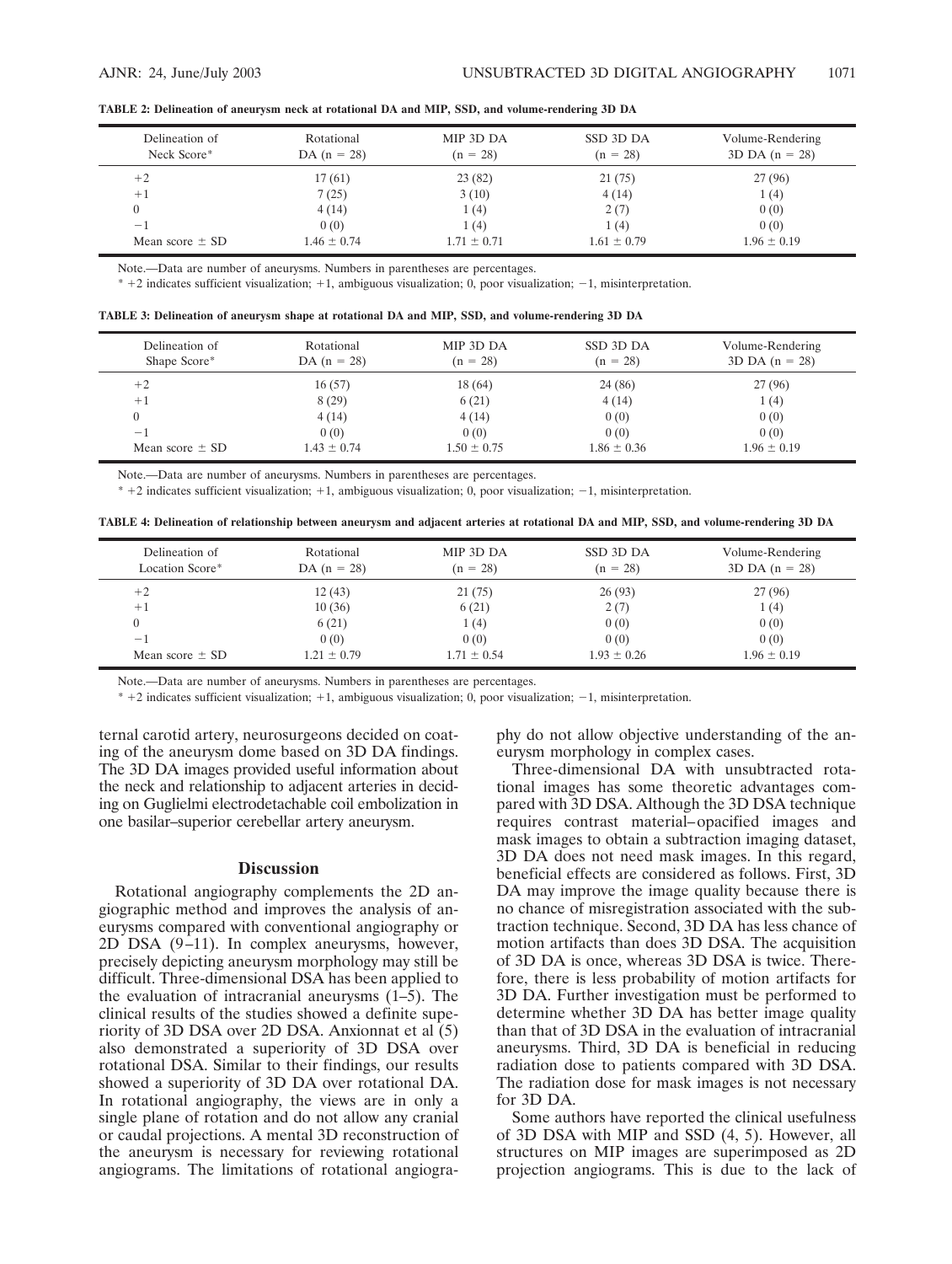|  |  |  |  |  |  |  | TABLE 5: Summary of additional information of 3D DA to that of rotational DA |  |
|--|--|--|--|--|--|--|------------------------------------------------------------------------------|--|
|--|--|--|--|--|--|--|------------------------------------------------------------------------------|--|

| Aneurysm       |                |                |           |                                          |              |
|----------------|----------------|----------------|-----------|------------------------------------------|--------------|
| No.            | Site           | Size $(mm)$    | Treatment | Additional Information                   | Grade*       |
| 1              | A <sub>1</sub> | 4.7            | Clip      |                                          | $\theta$     |
| $\mathfrak{2}$ | A <sub>1</sub> | $\overline{2}$ | Wrap      | Aneurysm detection                       | 1            |
| 3              | A1             | 1.5            | Wrap      | Aneurysm detection                       | $\mathbf{1}$ |
| 4              | A-com          | 10             | Clip      | Delineation of neck, shape, and location | 2(c)         |
| 5              | A-com          | 8              | Clip      | Delineation of neck and location         | 1            |
| 6              | A-com          | 7              | Clip      | Delineation of location                  | $\mathbf{1}$ |
| 7              | A-com          | $\tau$         | Clip      |                                          | $\theta$     |
| 8              | A-com          | 6              | Clip      | Delineation of neck, shape, and location | 1            |
| 9              | A-com          | 6              | Clip      |                                          | $\theta$     |
| 10             | A-com          | 5              | Clip      |                                          | $\Omega$     |
| 11             | Distal ACA     | 19             | Clip      | Delineation of location                  | 2(a,b)       |
| 12             | Distal ACA     | 9              | Clip      |                                          | $\Omega$     |
| 13             | IC-PC          | 10             | Coat      | Delineation of neck, shape, and location | 2(a,b)       |
| 14             | IC-PC          | 9              | Clip      | Delineation of neck and location         | 1            |
| 15             | IC-PC          | 8              | Clip      |                                          | $\theta$     |
| 16             | IC-PC          | 3.5            | Clip      |                                          | $\Omega$     |
| 17             | $M1-M2$        | 18             | Clip      | Delineation of neck                      | 1            |
| 18             | $M1-M2$        | 12             | Clip      | Delineation of location                  | $\mathbf{1}$ |
| 19             | $M1-M2$        | 10             | Clip      | Delineation of neck, shape, and location | 2(c)         |
| 20             | $M1-M2$        | 7              | Clip      |                                          | $\theta$     |
| 21             | $M1-M2$        | 6              | Clip      |                                          | $\mathbf{0}$ |
| 22             | $M1-M2$        | 6              | Clip      | Delineation of neck and location         | 1            |
| 23             | $M1-M2$        | 5              | Clip      |                                          | $\Omega$     |
| 24             | $M1-M2$        | $\overline{4}$ | Clip      |                                          | $\mathbf{0}$ |
| 25             | $M1-M2$        | 3.6            | Clip      |                                          | $\theta$     |
| 26             | $M1-M2$        | 3              | Clip      |                                          | $\Omega$     |
| 27             | $M1-M2$        | 2.5            | Clip      |                                          | $\mathbf{0}$ |
| 28             | $M1-M2$        | $\overline{4}$ | Clip      |                                          | $\theta$     |
| 29             | BA top         | 6              | Coil      |                                          | $\Omega$     |
| 30             | <b>BA-SCA</b>  | 5              | Coil      | Delineation of neck, shape, and location | 2(b)         |

Note.—A1 indicates A1 segment of the anterior cerebral artery; A-com, anterior communicating artery; ACA, the anterior cerebral artery; IC-PC, internal carotid-posterior communicating artery; M1–M2, M1–M2 segment of the middle cerebral artery; BA, basilar artery; BA-SCA, basilar-superior cerebellar artery; clip, clipping; wrap, wrapping; coil, coil embolization.

\* Grade 2, provided further information that was helpful for surgery or embolization; grade 1, provided further information, but not helpful for surgery or embolization; grade 0, provided no further information. Reasons affecting treatment: (a) valuable information about whether treatment can be performed; (b) critical information about what treatment should be chosen when treatment can be performed; and (c) helpful information about manipulations of the aneurysm and adjacent arteries during surgery or endovascular treatment.

depth of the vessels by MIP. Then, SSD may lead to a slight overestimation of the aneurysm and vessel size. Anxionnat et al (5) recommend simultaneous display of both MIP and SSD views because the two display methods complement each other. In our study, among the three 3D display techniques, volume rendering was the best mode of display to precisely visualize aneurysm morphology. Three-dimensional images with volume rendering have a number of theoretic advantages over MIP and SSD images (12, 13). The volume-rendered images maintain the original anatomic spatial relationships of the 3D angiographic data set and have a 3D appearance, facilitating interpretation of vascular interrelationships, which is limited with MIP images (13). Relative voxel attenuation is conveyed by means of a gray scale in the final image, which yields images that are more accurate than those rendered with SSD (13). The qualities of volume-rendered 3D angiography are essential for imaging the intracranial vasculature, especially vascular lesions such as aneurysms. Although the volumerendering technique has computer constraints, the

computer processing and display system used did not limit its practical and versatile use.

Very small aneurysms or aneurysms at complex sites can be missed with initial conventional angiography or DSA and may be found on a second arteriogram or during surgery (14). Since recognition of the location of the vessel wall, such as anterior, posterior, and lateral walls, can be easily obtained with SSD and volume-rendered 3D DA images, these images seem to be suitable for assessing aneurysms with the above conditions. In our study, we used several techniques to obtain high-quality images: the volumerendering method for 3D reformation, a  $512 \times 512$ matrix, and a selected field of view. These advantageous techniques probably contributed to the improved visualization of these aneurysms.

In this study, the additional information of 3D DA was useful for following treatment in some complicated or large aneurysms. Since the 3D angiograms allow the observation of an aneurysm from multiple views, better understanding about the relationship between the aneurysm and the adjacent arteries can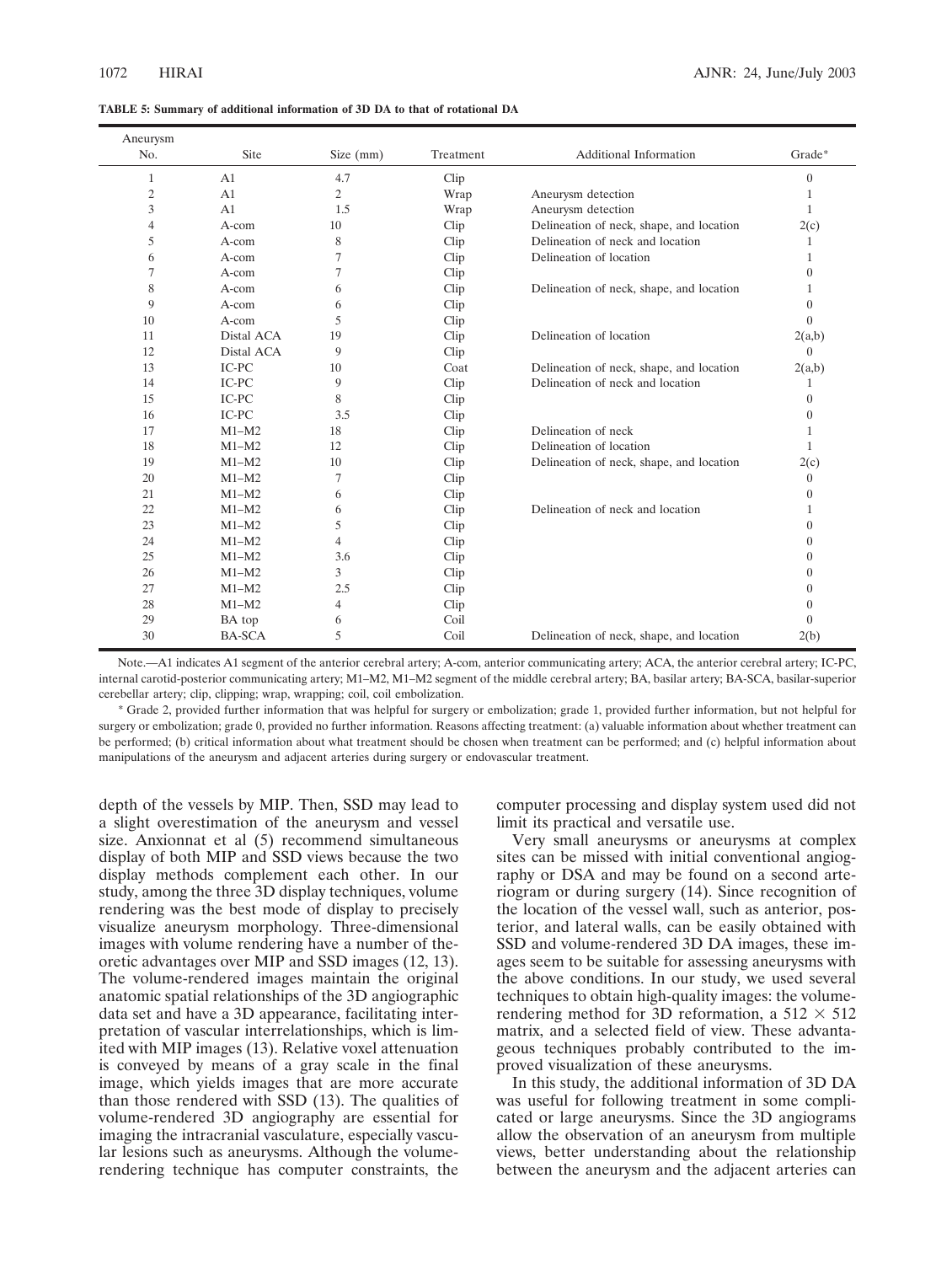

Fig 2. Left distal anterior cerebral artery aneurysm in a 69-year-old man.

*A*, Anteroposterior and *B*, lateral 2D DSA images of the left internal carotid artery depict a 19-mm aneurysm at the distal anterior cerebral artery. However, the relationship between the aneurysm and the adjacent arteries is not clearly demonstrated on this 2D DSA image and the rotational DA image (not shown). Regarding the relationship on rotational DA image, two observers ranked it as ambiguous visualization.

*C–E*, Three-dimensional DA images from behind depict a distal anterior cerebral aneurysm. MIP 3D image (*C*) does not demonstrate the relationship between the aneurysm and the two adjacent arteries (arrowheads) deriving from the aneurysm because of superimposition of the aneurysm and the arteries; the two observers classified this aneurysm as insufficient visualization on delineation of shape and relationship. The SSD (*D*) and volume-rendering (*E*) 3D images clearly show the shape and relationship (arrowheads), which were ranked as sufficient visualization by the two observers. Neurosurgeons chose to performed surgery on the basis of this additional information, and the relationship was confirmed during surgery.

be obtained with the 3D images. The number of projections of 2D DSA could be reduced when evaluating intracranial aneurysms with the 3D angiograms. Recently, Abe et al (15) reported that 3D DSA could reduce the number of exposures in interventional procedures for ruptured aneurysms. However, it is not fully understood whether 3D angiograms reduce the examination time, volume of contrast material administrated, and radiation dose to patients. Further investigation needs to be performed in this matter. In our study, total examination time per person seemed to be shorter than that of previous angiographic study because only one biplane study, a lateral and anteroposterior view, for a selected artery was usually performed for 2D DSA. Since 2D DSA provides precise information about intracranial he-

modynamics and all the cerebral vasculatures, including the venous structures, it cannot be omitted at the present time.

Three-dimensional DA has several limitations for assessing aneurysms before treatment. In comparison with 2D DSA, 3D DA may not always depict perforators of the parent artery. This could be due to the poorer spatial resolution of 3D DA than that of 2D DSA. Second, 3D DA does not provide precise information about intracranial hemodynamics and all the cerebral vasculature, including the venous structures. In surgery, the preoperative information about the venous structures may be an important factor in determining the surgical approach. Third, the 3D algorithms provide angiogram-like images, but the lower opacified features of the vessels may be lost, resulting